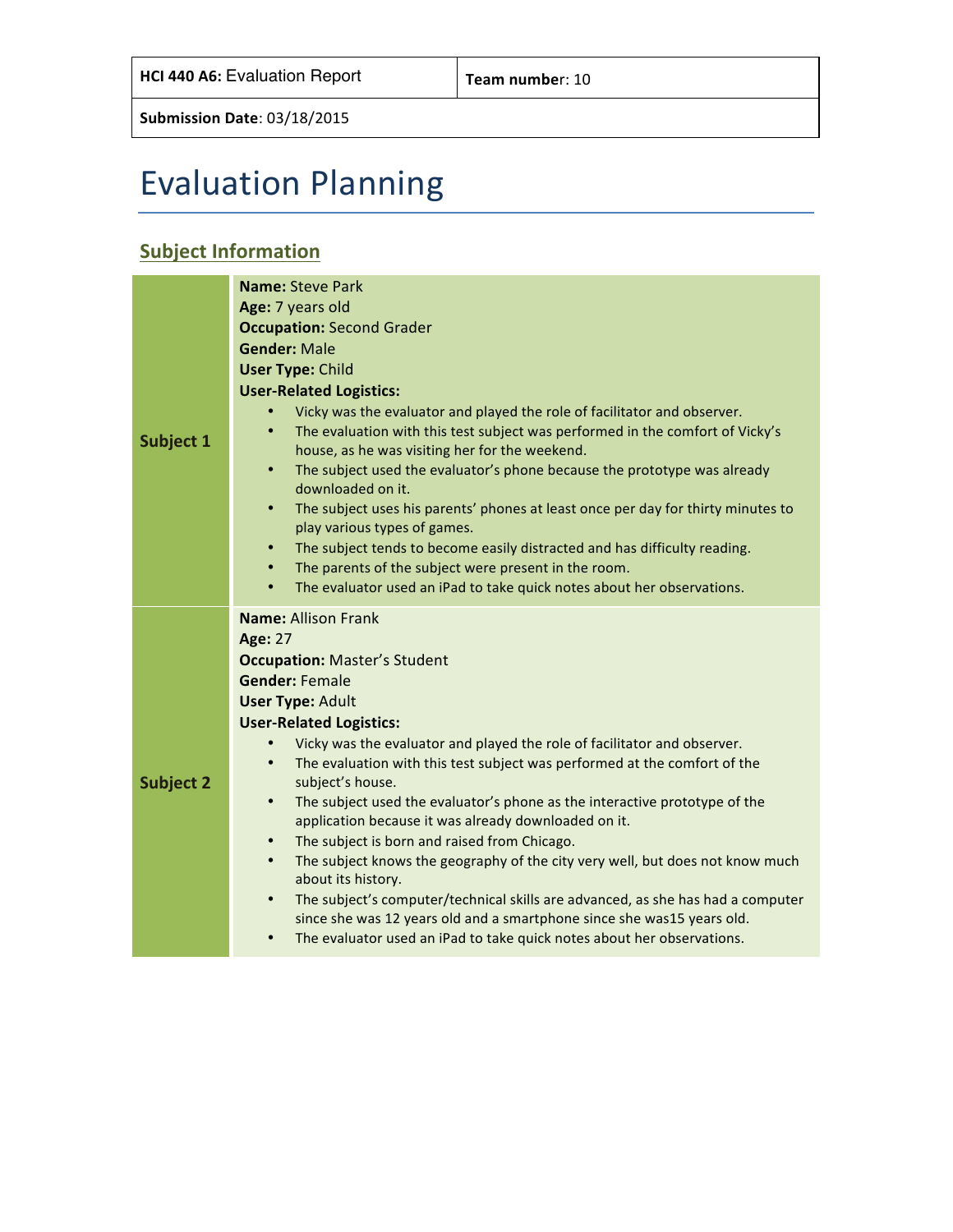**HCI 440 A6:** Evaluation Report **Team number:** 10

| <b>Subject 3</b> | Name: Avin Jain<br><b>Age: 10</b><br><b>Occupation: Fifth Grader</b><br><b>Gender: Male</b><br><b>User Type: Child</b><br><b>User-Related Logistics:</b><br>Basavaraj was the evaluator and played the role of facilitator and observer.<br>The evaluation with this test subject was performed at the comfort of the<br>evaluator's house.<br>The subject used the evaluator's phone as the interactive prototype of the<br>$\bullet$<br>application because it was already downloaded on it.                                                                                                                                                                                                                                                                     |
|------------------|--------------------------------------------------------------------------------------------------------------------------------------------------------------------------------------------------------------------------------------------------------------------------------------------------------------------------------------------------------------------------------------------------------------------------------------------------------------------------------------------------------------------------------------------------------------------------------------------------------------------------------------------------------------------------------------------------------------------------------------------------------------------|
|                  | The subject is from California and was visiting his uncle's place in Chicago. He is a<br>٠<br>game fanatic and became excited when I told him about this game that he can<br>play from the Skydeck using our application.<br>The evaluator took notes in his notebook about his observations.<br>٠                                                                                                                                                                                                                                                                                                                                                                                                                                                                 |
| <b>Subject 4</b> | Name: Umesh Wali<br><b>Age: 28</b><br><b>Occupation: Software Engineer</b><br><b>Gender: Male</b><br><b>User Type: Adult</b><br><b>User-Related Logistics:</b><br>Basavaraj was the evaluator and played the role of facilitator and observer.<br>The evaluation with this test subject was performed at the comfort of subject's<br>house.<br>The subject used the evaluator's phone as the interactive prototype of the<br>$\bullet$<br>application because it was already downloaded on it.<br>The subject is from Columbus and has recently moved to Chicago. He was<br>$\bullet$<br>planning to go to the Skydeck and found this application very interesting and<br>useful.<br>The evaluator took notes in his notebook about his observations.<br>$\bullet$ |
| <b>Subject 5</b> | Name: Liam Jacob<br>Age: 9 years old<br><b>Occupation: Third Grader</b><br><b>Gender: Male</b><br><b>User Type: Child</b><br><b>User-Related Logistics:</b><br>Mona was the evaluator and played the role of facilitator and observer.<br>The evaluation with this test subject was performed t at the evaluator's house.<br>$\bullet$<br>The subject was provided with a smart phone to perform the evaluation process<br>$\bullet$<br>of the interactive prototype of the application.<br>The user has a kid tablet and loves to play games for at least an hour on most<br>٠<br>days.<br>The parents of the child were not present during the evaluation.<br>The evaluator used a notebook to take notes about her observations.                                |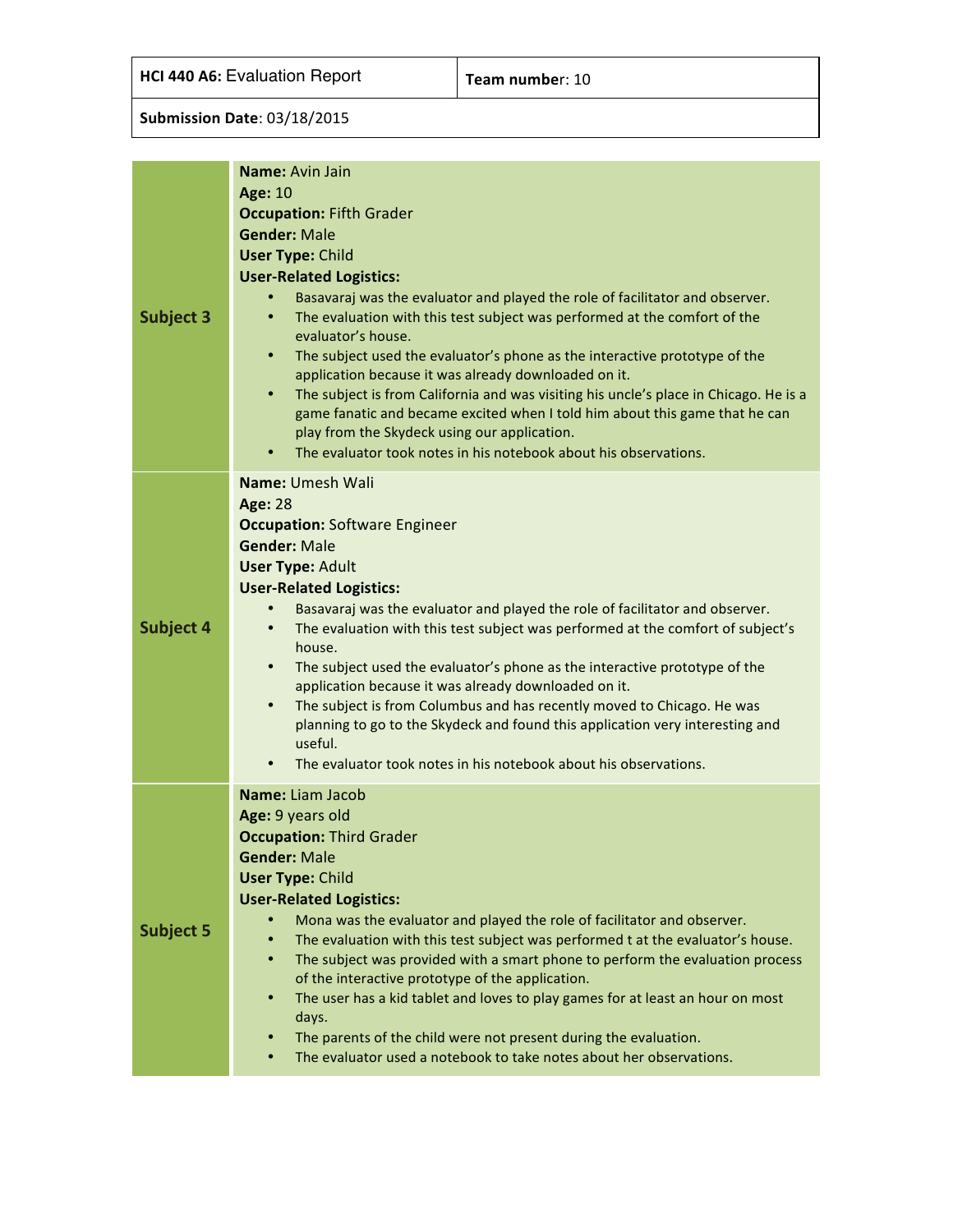| Subject 6        | Name: Ali<br><b>Age: 29</b><br><b>Occupation:</b> Graduate Student at DePaul University<br><b>Gender: Male</b><br><b>User Type: Adult</b><br><b>User-Related Logistics:</b><br>Mona was the evaluator and played the role of facilitator and observer.<br>The evaluation with this user was performed at the Student Center at DePaul<br>$\bullet$<br>University.<br>The subject was provided with a smartphone to perform the evaluation of the<br>٠<br>interactive prototype.<br>The subject is an international student and has been in Chicago for 5 years.<br>$\bullet$<br>The evaluator used a notebook to take notes of her observations.<br>٠<br>The subject's computer/technical skills are very advanced, as he has used a<br>$\bullet$<br>computer since high school.<br>The subject uses phone applications for most of his daily activities. (Ex: CTA App)<br>٠<br>The subject is familiar with some areas in Chicago (The Loop, River North) and<br>$\bullet$<br>eager to learn more about the city. |
|------------------|--------------------------------------------------------------------------------------------------------------------------------------------------------------------------------------------------------------------------------------------------------------------------------------------------------------------------------------------------------------------------------------------------------------------------------------------------------------------------------------------------------------------------------------------------------------------------------------------------------------------------------------------------------------------------------------------------------------------------------------------------------------------------------------------------------------------------------------------------------------------------------------------------------------------------------------------------------------------------------------------------------------------|
| <b>Subject 7</b> | Name: Megha Darbar<br>Age: 28 Years<br><b>Occupation: Graduate student</b><br><b>Gender: Female</b><br><b>User Type: Adult</b><br><b>User-Related Logistics:</b><br>Alap was the evaluator and played the role of facilitator and observer.<br>The evaluation with this test subject was performed at the subject's home.<br>$\bullet$<br>The subject used the evaluator's phone with the downloaded application<br>$\bullet$<br>prototype in pdf format.<br>The subject owns a smartphone and frequently uses different applications<br>$\bullet$<br>installed on it.<br>The evaluator used a notebook to take quick notes about his observations.<br>$\bullet$                                                                                                                                                                                                                                                                                                                                                   |
| <b>Subject 8</b> | Name: Salman Khan<br>Age: 40 years<br><b>Occupation: Pharmacist</b><br><b>Gender: Male</b><br><b>User Type: Adult</b><br><b>User-Related Logistics:</b><br>Alap was the evaluator and played the role of facilitator and observer.<br>The evaluation with this user was performed at local coffee shop.<br>$\bullet$<br>The subject used the evaluator's phone with the downloaded application<br>$\bullet$<br>prototype in pdf format.<br>The subject owns a smartphone but only uses it for communication and social<br>٠<br>media.<br>The evaluator used a notebook to take quick notes about his observations.<br>$\bullet$                                                                                                                                                                                                                                                                                                                                                                                    |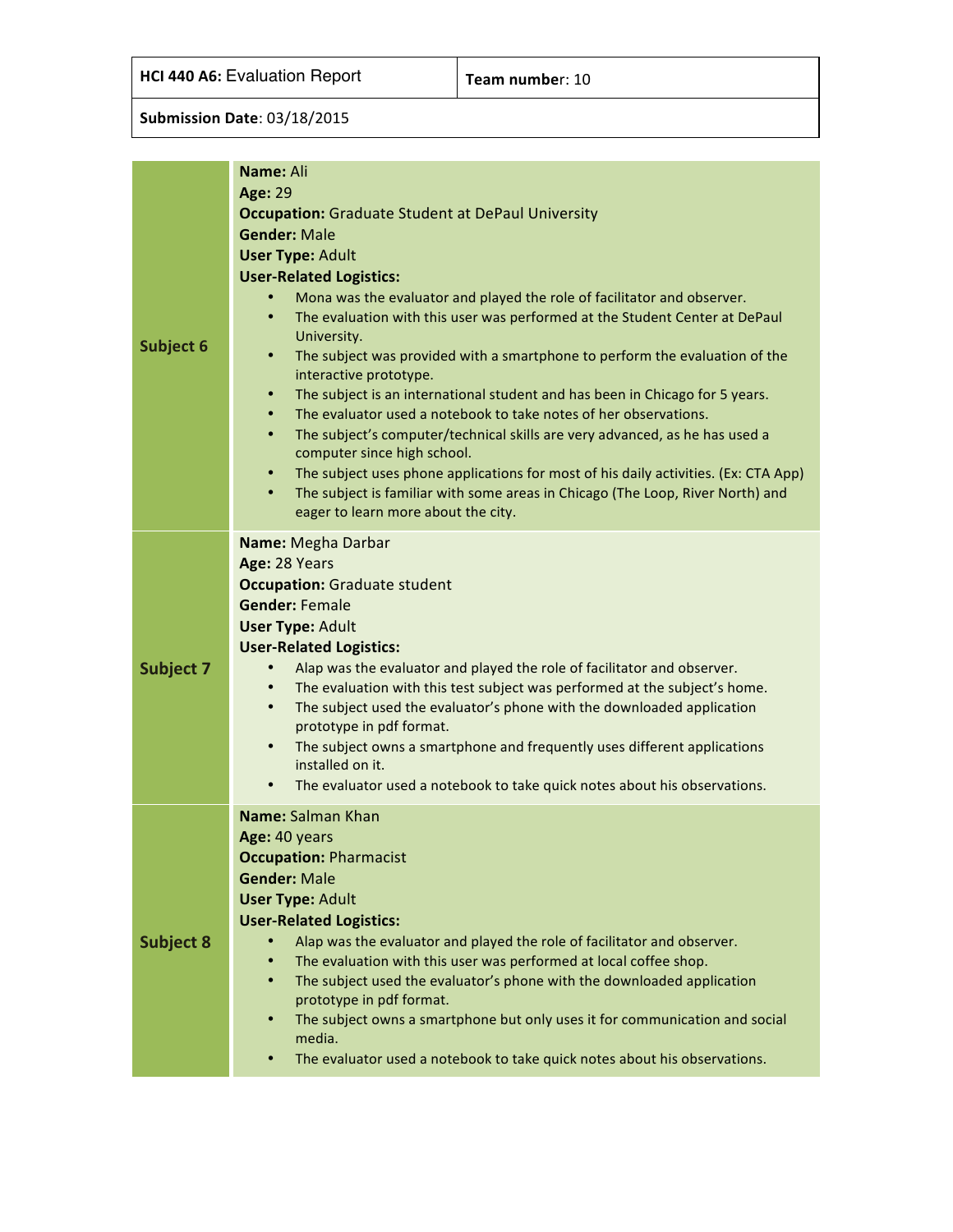**HCI 440 A6:** Evaluation Report **Team number:** 10

|           | <b>Name: Matthew Rivers</b>                                                                                |  |  |  |  |  |  |  |
|-----------|------------------------------------------------------------------------------------------------------------|--|--|--|--|--|--|--|
|           | Age: 32                                                                                                    |  |  |  |  |  |  |  |
|           | <b>Occupation: Lawyer</b>                                                                                  |  |  |  |  |  |  |  |
|           | <b>Gender: Male</b>                                                                                        |  |  |  |  |  |  |  |
|           | <b>User Type: Adult</b>                                                                                    |  |  |  |  |  |  |  |
|           | <b>User-Related Logistics:</b>                                                                             |  |  |  |  |  |  |  |
|           | Vicky was the evaluator and played the role of facilitator and observer.                                   |  |  |  |  |  |  |  |
| Subject 9 | The evaluation with this user was performed at a Starbucks.<br>$\bullet$                                   |  |  |  |  |  |  |  |
|           | The subject used the evaluator's phone because the prototype was already<br>$\bullet$<br>downloaded on it. |  |  |  |  |  |  |  |
|           | The subject was previously interviewed for the Contextual Inquiry and the<br>$\bullet$<br>interviews.      |  |  |  |  |  |  |  |
|           | The subject only uses his phone and laptop for basic functions.<br>$\bullet$                               |  |  |  |  |  |  |  |
|           | The evaluator used an iPad to take quick notes about her observations.<br>$\bullet$                        |  |  |  |  |  |  |  |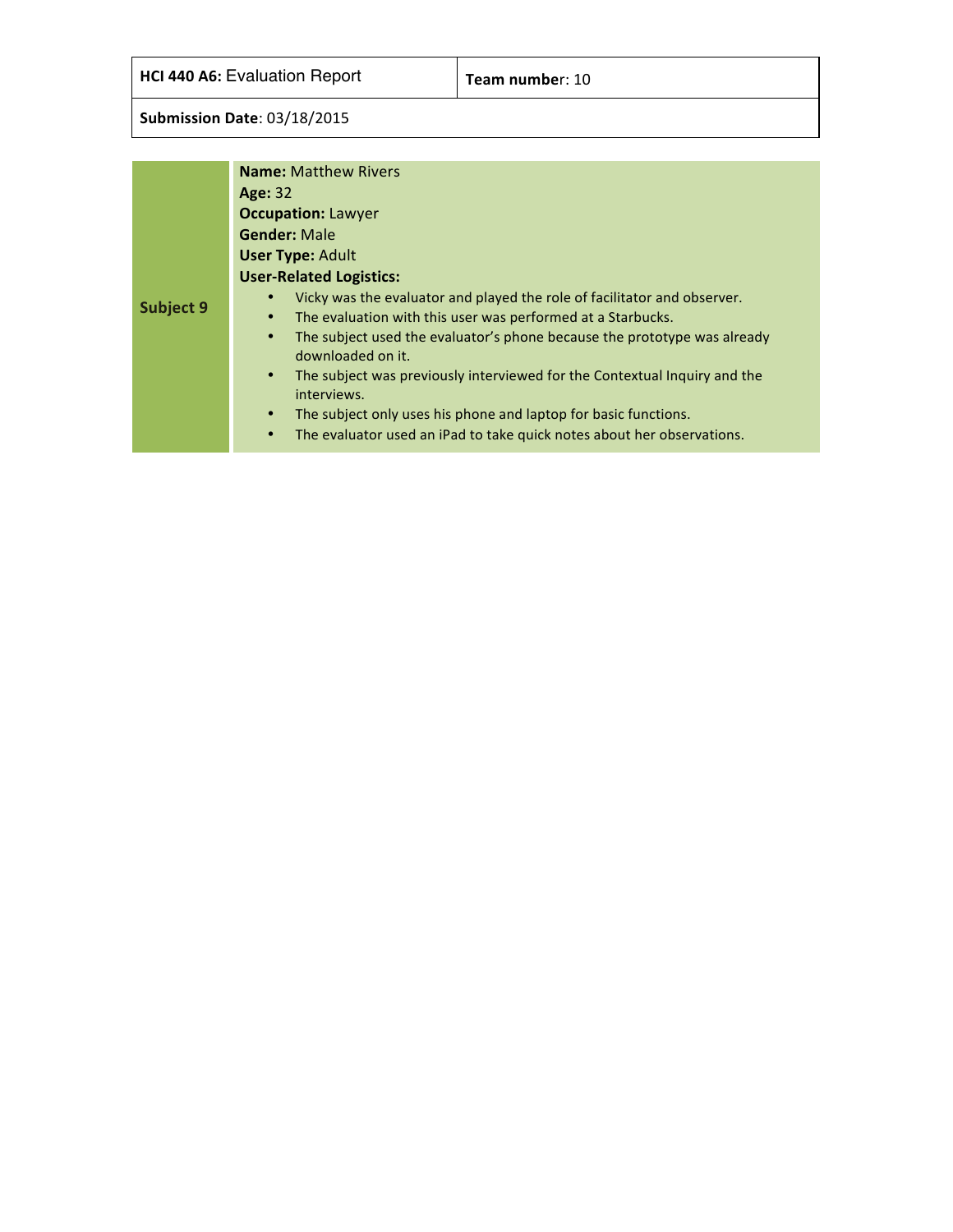#### **Task Scenarios**

#### Subject 1 - Task Scenario

Imagine that you are at the top of the Skydeck and you want to explore the city of Chicago using the BirdEyeChicago application. You want to explore the landmarks and streets, and also find information about places of interest to you using this application. Can you show me how you would use this interface to find the height of the Skydeck?

#### Subject 2 - Task Scenario

Imagine that we take a fun trip to the Skydeck and you are looking over the city from 103 floors up. You become bored after taking pictures from all angles inside the Skydeck, but your parents are still not ready to leave. So, you open up the BirdEyeChicago application on your mom's phone to play a game called Treasure Hunt Chicago. Can you show me how you would solve two clues in order to win the game?

#### **Measurements**

The data that our team will collect from each evaluation is the following:

- The total time to complete the task
- The number and type of errors committed per task
- The number of times the test subject seeks help
- The average time it takes the test subject to recognize icons on the application
- Whether the task was completed or not  $(Y/N)$
- Whether s/he meets our expectations (did s/he complete the task as we were expecting?) (Y/N)
- Visible navigation frustrations
- Comments/Questions asked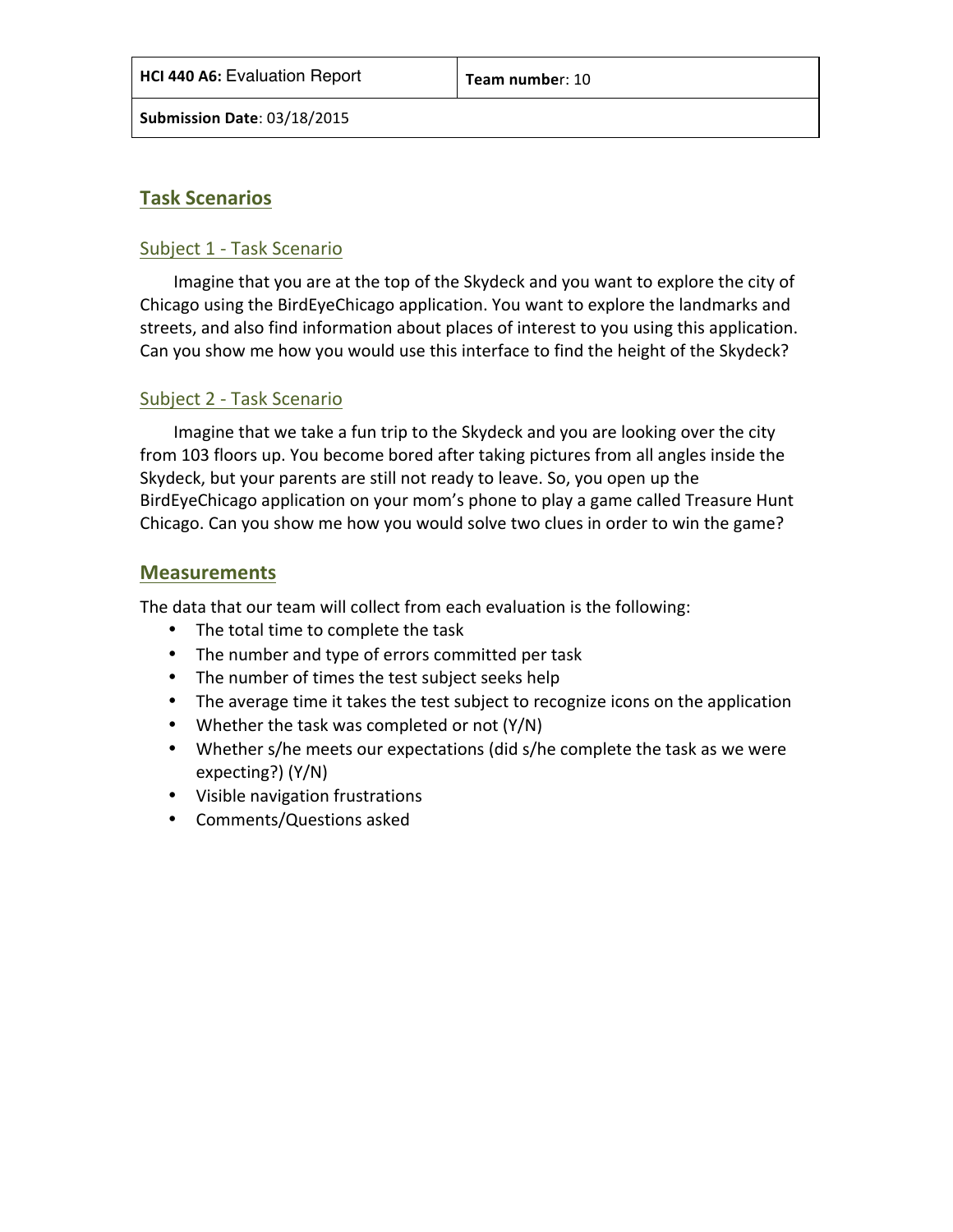## Evaluation Results

#### **Data Evaluation**

- Due to financial restraints, the evaluations were performed at the comfort of the subjects' homes and at local coffee shops, rather than at the top of the Skydeck, which is where the test subjects had to use the application for most of its major functions.
- Due to schedule differences, two of our subjects evaluated had been already been part of the Interview and Card Sort assignments, so this may have affected both their performance and their familiarity with the application.
- We unfortunately do not know or familiarize with many children, so we had more adults than children as test subjects (6:3 ratio). This may have skewed the results.
- During one of the child evaluations, the parents were present and had multiple urges to help their child by reading instructions for him and giving them hints (even though I asked them to remain quiet), which aided the performance of the child. However, when a child plays a game, s/he typically asks for help, so the parent's assistance here was realistic and useful.
- At one of the evaluations that took place at a coffee shop, there was a lot of background noise and activity, so the test subject was somewhat distracted the entire time. This may have caused them to take longer than normal to complete the tasks.
- The 3D Virtual Tour screen is not synchronized and the features weren't very interactive, as it is a low-fidelity prototype and does not provide the difficulty level and interaction experience that the users would have with the final product at the top of the Skydeck.

#### **Data Analysis and Presentation**

Our team evaluated a total of 9 test subjects, who were divided in the following groups: 6 participants for adult scenario evaluation and 3 participants for child scenario evaluation. Thus, we have separated our analysis between the adult and child scenarios.

#### **Adult Scenario**

- 5 out of 6 users selected the correct drop-down menu icon (the Hamburger icon) at the home page and 1 user selected the BirdEyeChicago logo.
- 3 out of 6 users tapped on the Hamburger icon more than once before the menu options appeared on the screen; the other 3 users were able to see the options on the first tap.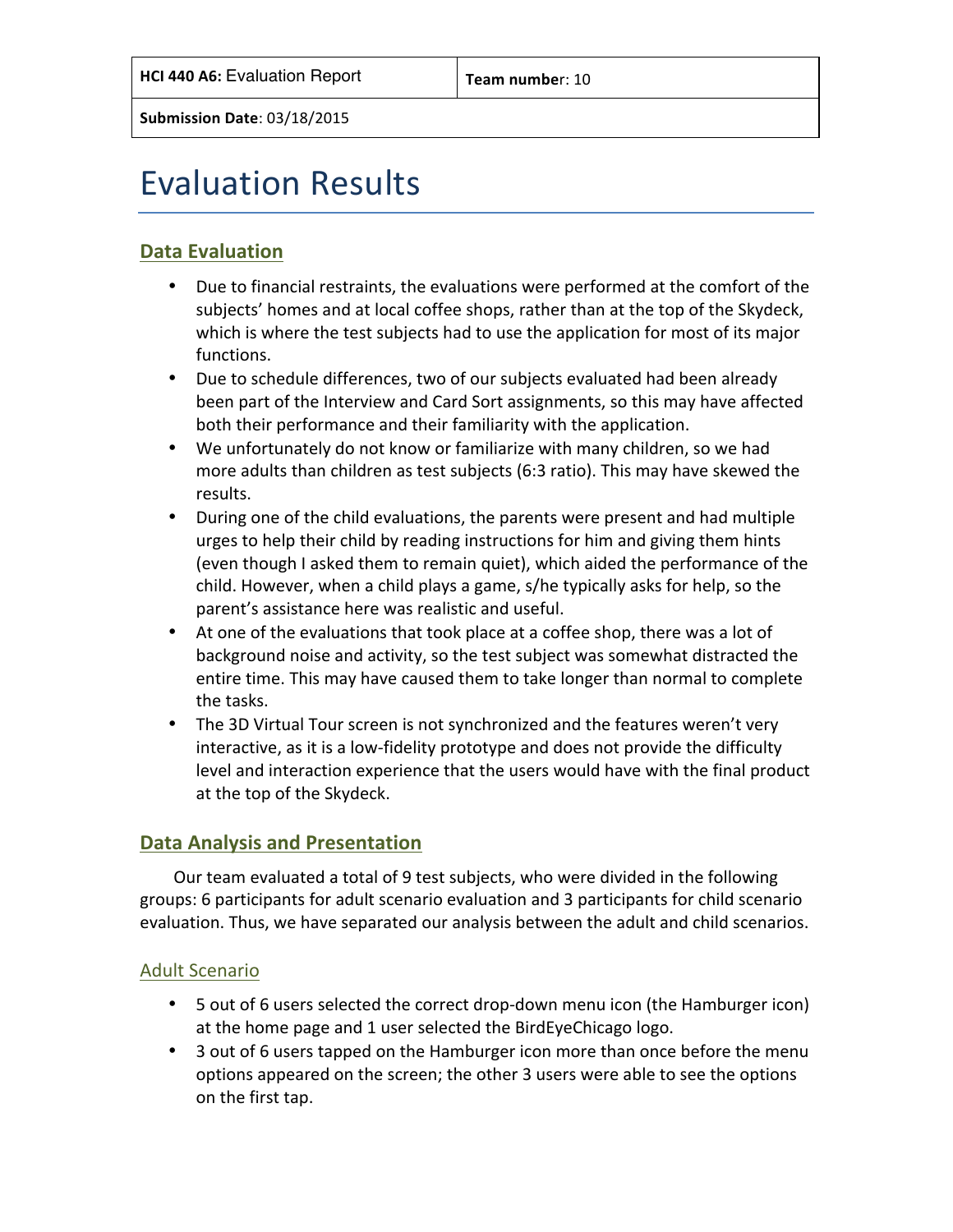|  |  |  | <b>HCI 440 A6: Evaluation Report</b> |  |
|--|--|--|--------------------------------------|--|
|--|--|--|--------------------------------------|--|

- 5 out of 6 users asked for help during the evaluation process (verbally and nonverbally) and 1 ignored the help button and did not ask the evaluator for clarification of task or any other type of help.
- 6 out of 6 users selected the correct button, "Sky View," to find the height of the Hancock Observatory.
- 5 out of 6 users selected the correct button, "3D virtual tour," to get to the information page and 1 user selected the "Fun Facts" button.
- 3 out of 6 users took more than 5 seconds to recognize the 3D virtual tour icons, 2 users did recognize it instantly and 1 user did not care to check them out.
- 4 out of 6 users searched for the "Hancock Observatory" when using the search box and 1 user clicked the "i" icon.
- 6 out of 6 users completed the task of find the height of the Hancock Observatory successfully.
- 3 out of 6 users commented that BirdEyeChicago has a unique learning environment because it integrated the virtual tour guide; 3 users found that having all three sections under the Sky View page (virtual tour, street view, and information sections) was organized and educational.
- 4 out of 6 users made a similar comment about how they like the simplicity of BirdEyeChicago (for example it is "easy to navigate from virtual tour to street view"); 2 users commented that they would like the information to be group in another format.
- One user commented that he was impressed with many of the application features, such as the "highlighter" for defining routes.
- 2 out of 6 users commented that they like that the application has features for users of all age groups.
- 1 user was not satisfied with the long navigation required to retrieve the information about the height of the "Hancock Observatory."
- 4 out of 6 users considered BirdEyeChicago "very reliable" for finding information about Chicago and 2 users considered it moderate reliable.
- 3 out of 6 users found BirdEyeChicago "moderately capable" in providing the information needed, 2 users found the application "very capable," and 1 user considered the application "extremely reliable."
- 3 out of 6 users found BirdEyeChicago features "extremely intuitive," 2 users found it "moderately intuitive," and 1 user found it "slightly intuitive."
- 4 out 6 users said that BirdEyeChicago is "moderately easy" to use, and 2 users felt that it is "extremely easy."
- 4 out of 6 users said that they are "very likely" to use the BirdEyeChicago application again to learn about the city or play Chicago-themed games and 2 users said they are "extremely likely" to use the application again.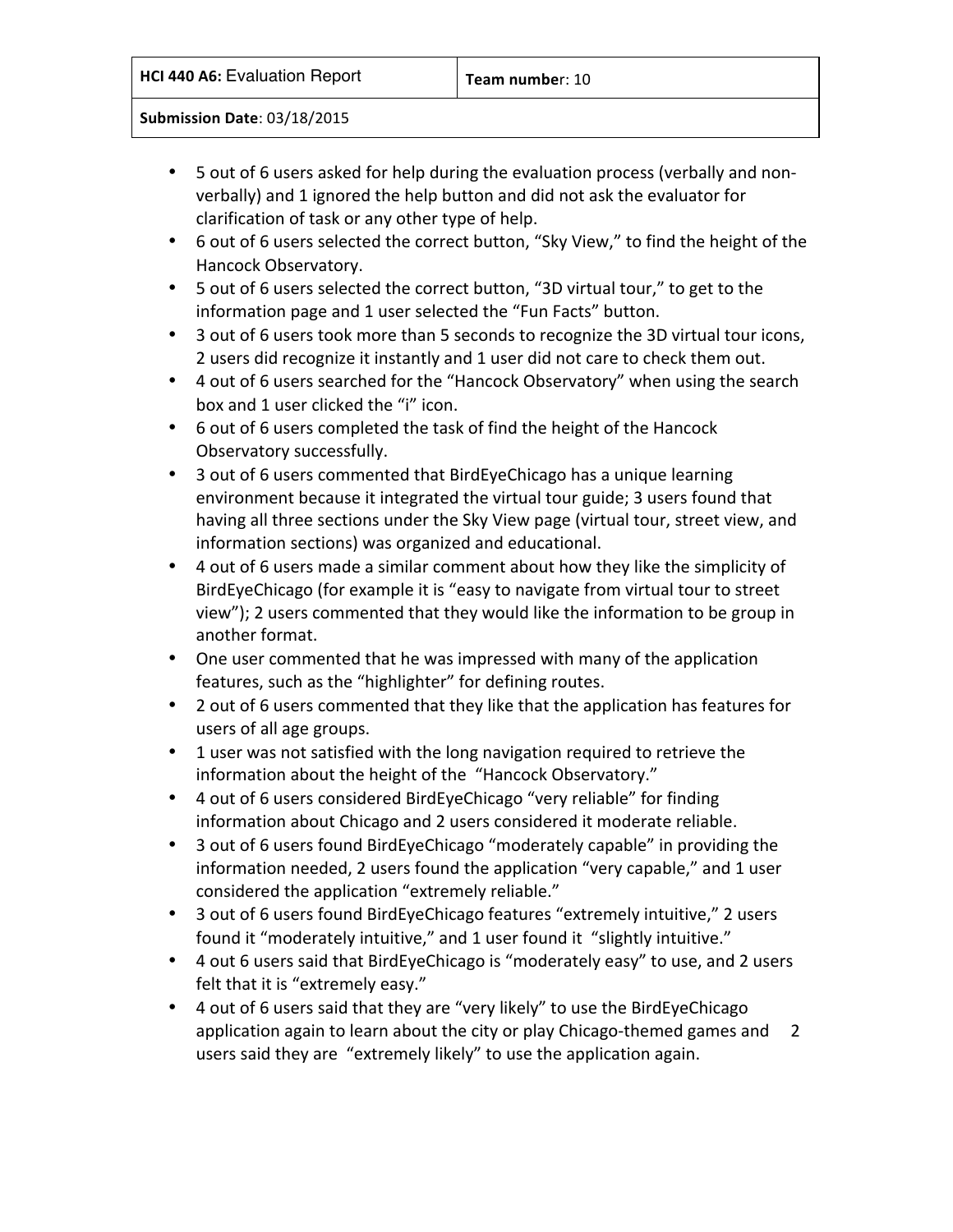- 3 out of 6 users commented that they will be "very likely" to recommend BirdEyeChicago to their friends/peers when visiting Chicago and 3 users are "extremely likely" to recommend the application to his friends/peers.
- 4 out of 6 users thought BirdEyeChicago application provides "good precision navigation" and 2 users said the application provides "somewhat precision navigation."
- 4 out of 6 users said that it was "very easy" to tap the icons of the application on BirdEyeChicago, 1 user said it was "extremely easy," and 1 user said was "a little difficult."
- 5 out of 6 users found that a help icon for BirdEyeChicago with actual content would be "very helpful" and 1 user found that it would be just "a little helpful."

#### Child Scenario

- 9 out of 9 users chose an Avatar character successfully.
- 7 out of 9 users selected a mission successfully and 2 users skipped the mission selection.
- 6 out of 9 users showed signs of confusion on what to do at the Treasure Hunt game page and 3 users proceeded the game without confusion.
- 4 out of 9 users verbally asked for help during the Treasure Hunt Game task and the 5 users either tapped on the Help icon or figured it out on their own.
- 2 out of the 9 users went back to the game's homepage to re-read the instructions after proceeding to playing the game and 7 users never returned back to the homepage.
- 4 out of 9 users selected the correct icon for the clue ("?" icon), 3 users tapped on multiple buildings on the page, and 2 users tapped on the speech bubble.
- 7 out of 9 users checked the slide menu option before proceeding to the game and 2 users did not tap on the menu option at all.
- 8 out 9 users recognized the icons for the Treasure Hunt game menu and 1 user found the "Item" icon to be unclear.
- 1 out of 9 users clicked on the "Item" icon out of curiosity, as he found it unfamiliar, and 8 users did not click on this icon because they either recognized it or didn't spot it.
- 7 out of 9 users selected the arrow icon to move across the city and into the next clue location, and 2 users clicked around the screen to proceed.
- 2 out of 9 users completed the task assigned in their first attempt without difficulty and 5 users completed the task in their second attempt without difficulty.
- 1 out of 9 users found the clue icon location (?) to be too close to the buildings.
- 2 out of 9 users found the Treasure Hunt Game to be very short.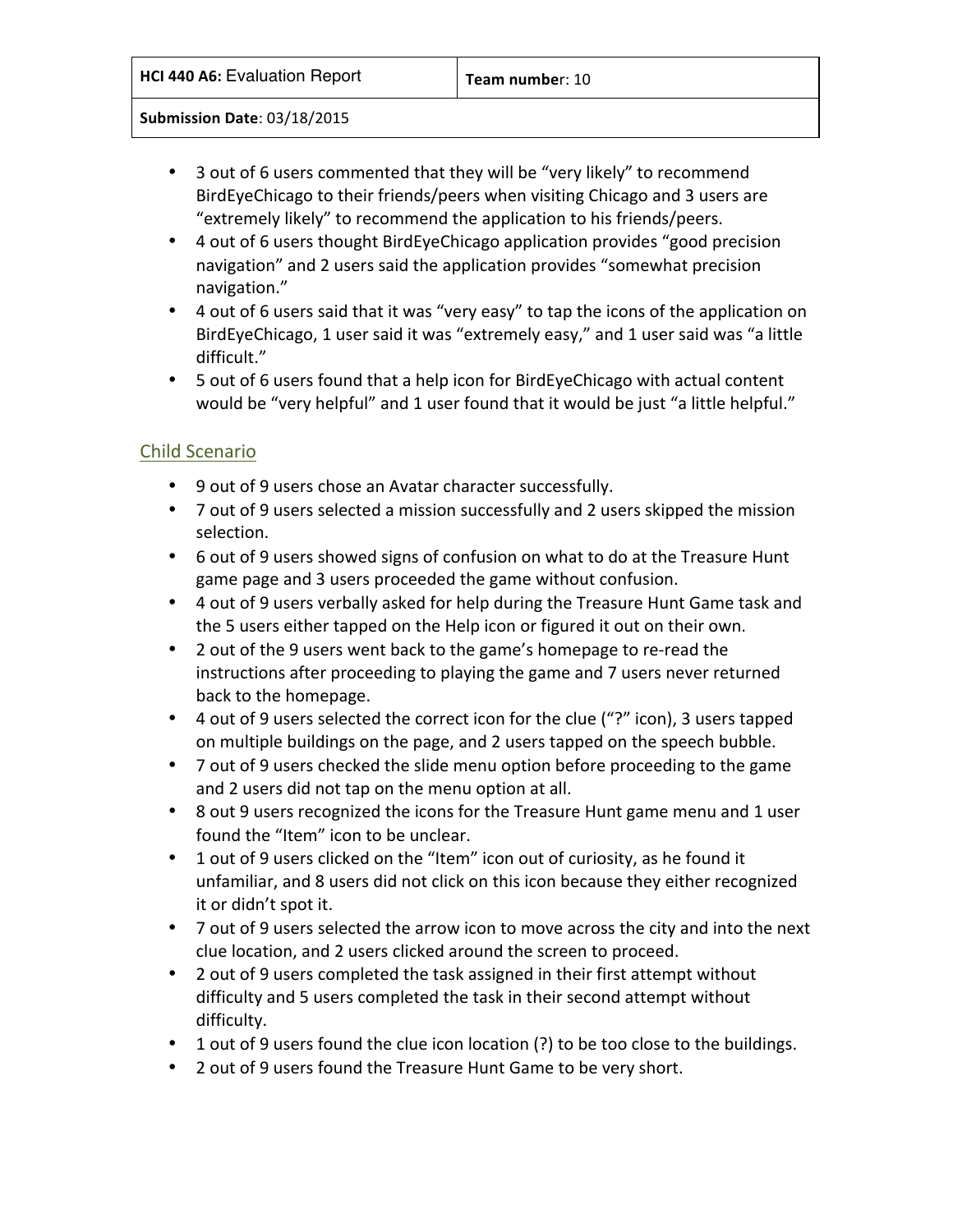- 2 out of 9 users loved the idea of the game consisting of a real environment (Chicago City).
- One user wished that the audio feature for the Treasure Hunt Game worked instead of having to read the text, as he has difficulty reading.

#### Interpretation

- The Hamburger icon may have been too small for users to tap on because various subjects had to tap it a few times before the menu options appeared on the screen. These test subjects have been active smart phone users for years and are familiar with this icon by now, so we had expected this icon to work on the first tap.
- The instructions may not have been clear enough, as users tapped on the wrong items before they landed on the screen they sought. Most of the test subjects that made this type of mistake were adults and they obviously need clear and accurate instructions unlike children, who don't mind instructions because they are okay with guessing their way though games.
- The test subjects used in previous assignments were more familiar with the application and thus had less navigation-related errors than the new subjects.
- The font color of the building names does not contrast enough with the background in the 3D Virtual Tour Screen. This may have caused the users to analyze the screen too much and/or choose the wrong items.
- The color of "?" icon that displays the clues is not contrasting enough to the background or the cartoon character sitting on it. This may have caused the users to ignore it or at least not notice it at first glance to understand that it needs to be tapped on in order to proceed.
- There is only one path to find the history or the specific information and it is within an application feature that requires various selections/taps. This is why some users may have felt it was only moderately easy to find a small piece of information. For example, one user eventually found the information, but was not satisfied with the amount of time it took him.
- The Treasure Hunt game is short with only two clues available at this time, since it is a low-fidelity prototype. Many users do not fully understand what this entails and expect to work with a finished product, which causes disappointment due to the size and simplicity of the task.
- The size of the opening icon (">") for the menu that displays the game features is not big enough to note. This may have caused the users to ignore it and proceed to playing.
- Some users were not very familiar with the icon or purpose of the "Item List" feature" inside the sliding menu in the game. This caused one user to become curious about it and click on it even though it was not required for the task.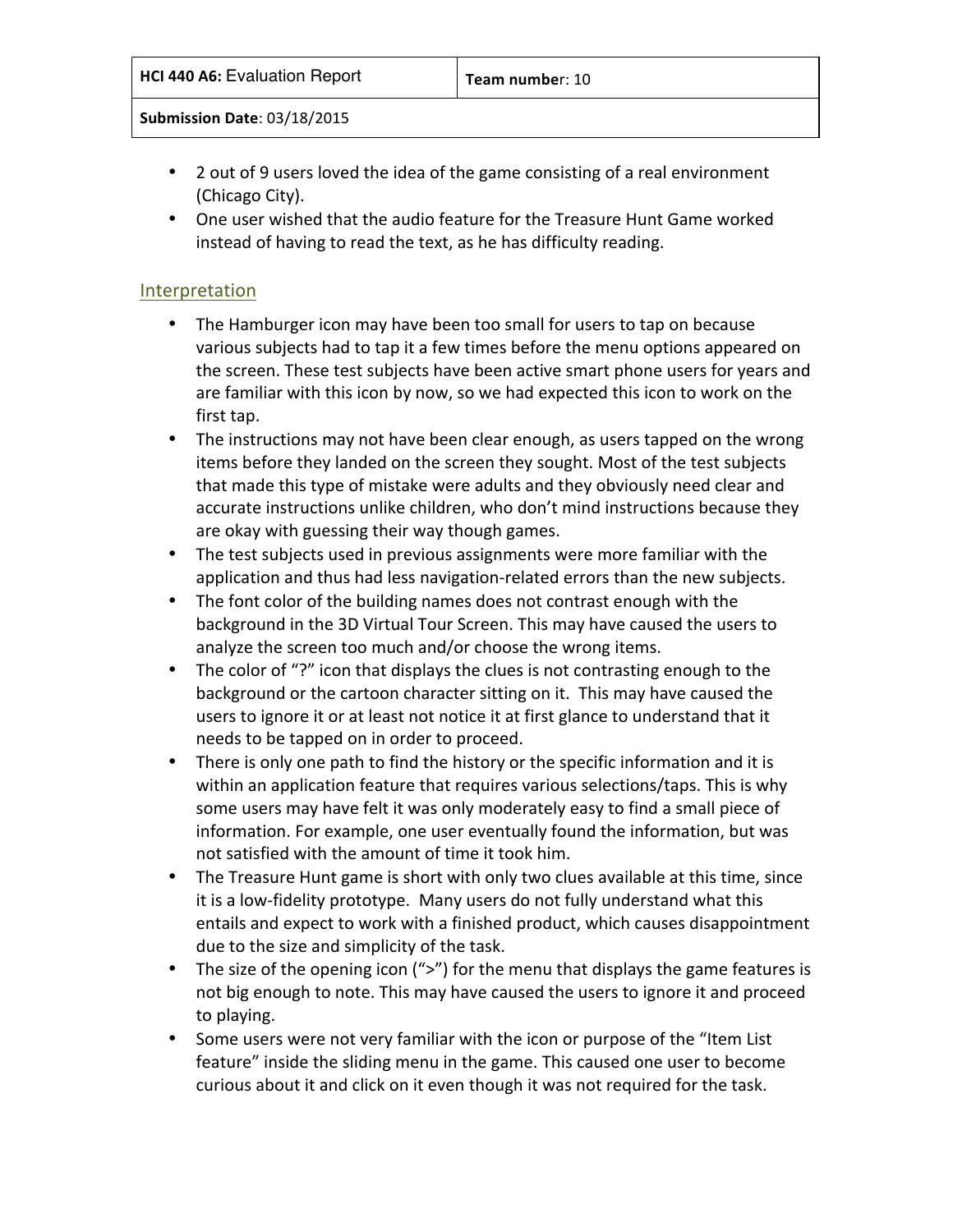- Children are at lower reading levels and thus prefer games without too much written guidance regardless of the fact that it is educational for them. This may have caused the young test subjects to become distracted and frustrated, as most wished the audio feature of the game worked.
- Many of the new test subjects confused our prototype with a real finished application given that their high expectations after hearing the application's description and goal.
- The test subjects that asked for help were either too nervous or overwhelmed with their unfamiliarity of the application. Many of these subjects repeated the task for reassurance that they were on the right track.
- The test subjects who chose the "Sky View" option to find the height of the Hancock Observatory and the "Entertainment" option to play the game fro them the Hamburger menu on the first try posses a reading and logic level high enough to different the purpose of the two.
- The test subjects that selected the "3D Virtual Tour" were either previously interviewed and knew about the 3D feature, were interested about the option, or understood from the instructions that they had to use the 3D Virtual Tour option. The one user who chose "Fun Facts" instead may have thought that it was a shortcut or the most appropriate place to find a small piece of information (like the height of a building).
- The 3 users that took more than 5 seconds to recognize the icons were users that use their phones for basic functions and their laptop only when necessary (ex. booking hotels and flights). Also, they are probably cautious and patient users that needed to take their time in studying all the options available in each of the screens before making the most appropriate selection.
- The users who successfully used the "i" icon had previously seen and used this icon to find information in websites and other applications.
- The test subjects that commented on the simplicity, intuitiveness, and capability of the application, as well as the appropriateness of all the icons used in the application, are active smart phone users who are very comfortable with navigating sites and applications. On the other hand, the users that wished the information was grouped or formatted differently do not use their phones frequently and prefer short paths or at least shortcuts to all types of information.
- Use of the left-hand menu buttons made the navigation clear and straightforward for the users.
- The labeling and tool tips all over the application help the users locate things fast and easily.
- Not all of the instructions were clear and detailed. This might have led some users to spend more time browsing before they made a move in the application.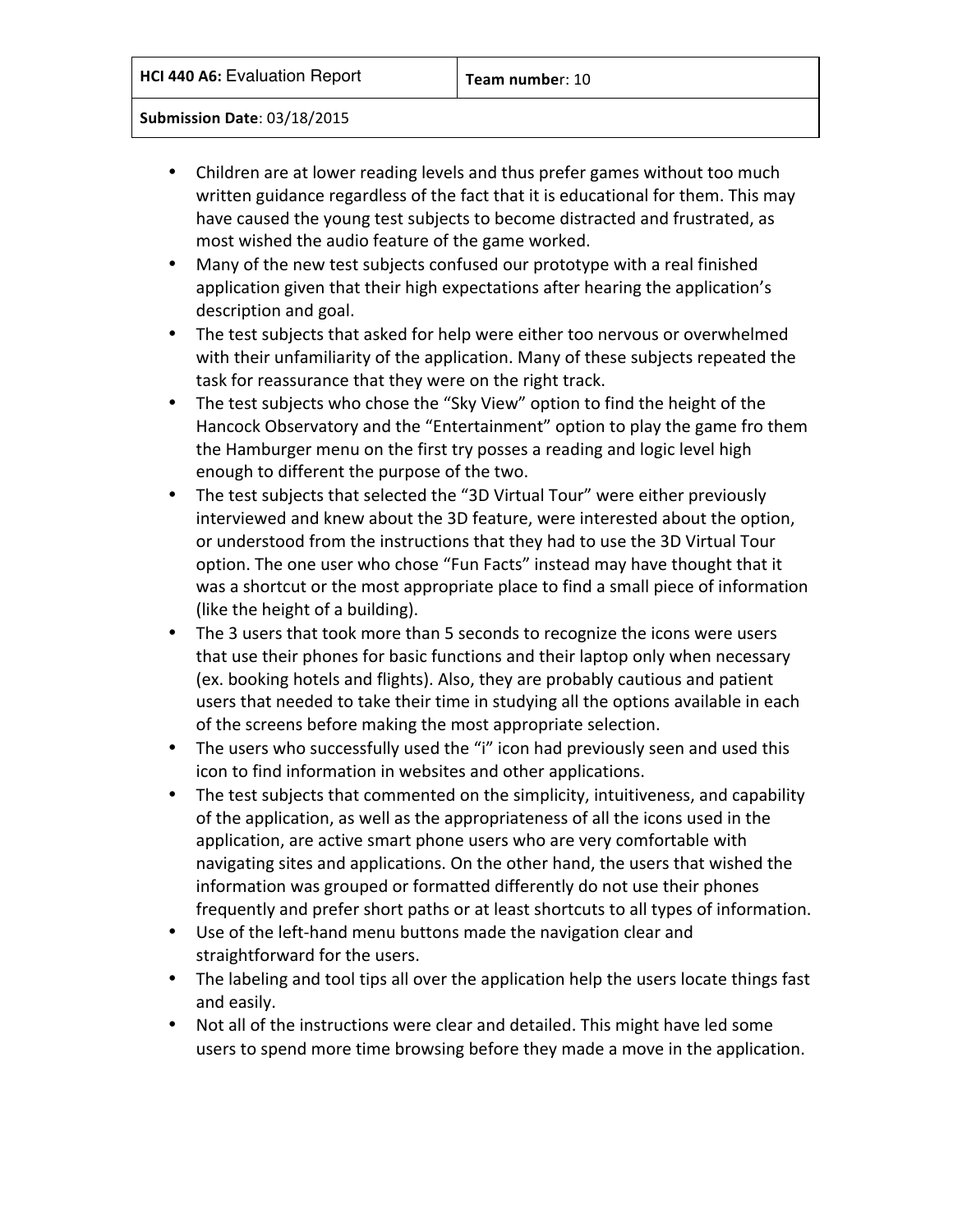• We need to take some time to explain what a prototype is and, more importantly, its significance within the design process before we show it to users that are uninitiated to the concept.

#### Design Changes

- We would use some custom icons which can be easily and instantly recognizable and make them a little bigger for better precision.
- Even though the game is pretty straightforward, we would include real description and instruction content instead of "Lorem Ipsum" content to prevent confusion, since it is useless for the purpose of our required tasks and not everyone is familiar with the filler text.
- We would change the font color or the color of background images to provide a contrast between the two.
- We would increase the size of the Hamburger icon to a reasonable extent, to make it eliminate the need to tap it multiple times.
- We would be more specific with our wording for the clues, as many of the subjects were confused on whether to click on the speech bubbles or the question mark images to proceed.
- We would add a search feature on the application home screen to be able to locate unfamiliar information on the site instantly.
- We would make the game more enjoyable and challenging by incorporating more clues and different difficulty levels.
- We would make an improvement to the game by minimizing the text content during the missions and replacing it with audio instructions.
- We would change the size of the opening icon  $(>)$  for the option menu on the right side of the game page to be a little bigger so it is more noticeable.
- Change the icon "item" in the Treasure Hunt Game to a different icon. For example a transparent bag with multiple tools inside it may be suitable.
- So in general, we will use custom icons to represent app-specific content, functions, or modes in top navigation bars, side toolbars, virtual game page and 3D virtual tour.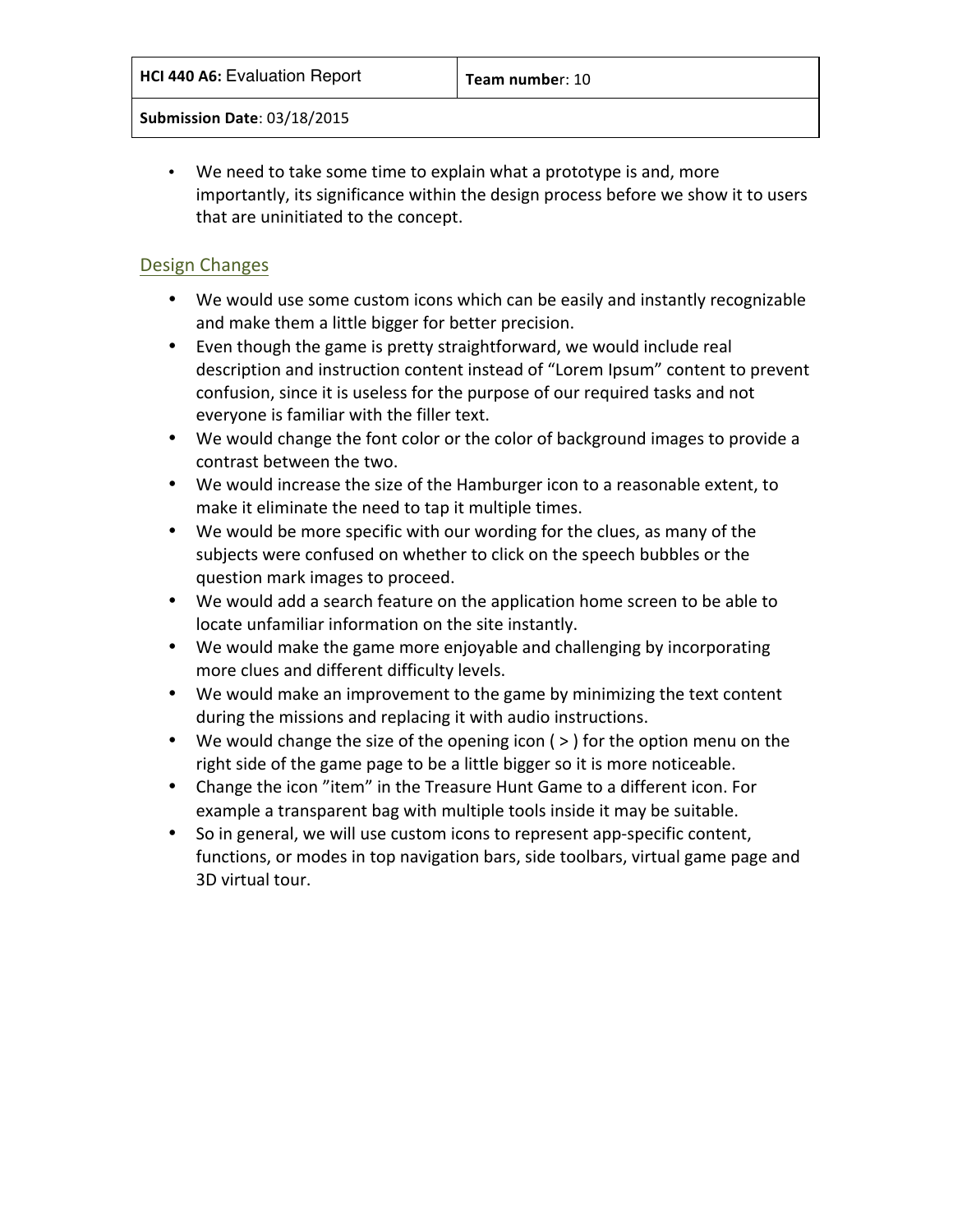### A6 Process Retrospective

Overall, we are very pleased with the results of our evaluations, as we gathered very useful data and feedback of how users would realistically use our application and how they feel about its functions and purpose. We were able to successfully schedule 9 evaluations on short notice, including two more children subjects than in our previous assignments. We had all types of users from different ages, backgrounds, education levels, and computer skills, which helped us analyze and frame an accurate understanding of the expectations and preferences of the real users. We also came up with a large range of questions that helped us gather a large amount of data for our analysis. We didn't ask all of the questions, but we had enough question to choose from to help us carry out the evaluations and get useful answers out of the users.

Furthermore, we were able to successfully link all of the features through menus tabs, buttons, and icons using MyBalsamig. This made it easy for us to download our prototype as a pdf in the Adobe Reader on our phones. We feel that using this kind of low-fidelity interactive prototype on our smart phone to complete the evaluations was the best method we could have used. We have a large number of pages/screens between the two tasks that the interactive prototype on our phones made easier to both manage and present our features as they would work and appear in the finished prototype. Also, we didn't have to worry about ensuring that the pages were in order or about misplacing pages as with a paper prototype.

At the beginning of this project, we had a minor set back, in that all of the group members were on different pages about the requirements, particularly those for the task scenarios. However, we clarified them during the workshop in class and we were able to get back on track and proceed to the evaluation with enough time to finish. In retrospect, we would have two people at each evaluation and divide the facilitator and evaluator roles. This would have made the evaluations move along more smoothly and ensure that we didn't miss any crucial cues or comments made by the subjects during each evaluation. Also, we originally had overlooked the fact that we needed instructions for the game. Consequently, we were forced to go back to our prototype after our third evaluation to update it. After this edit, the subjects were able to navigate through the game more efficiently than the first three evaluated subjects, as they understood the game's requirements better.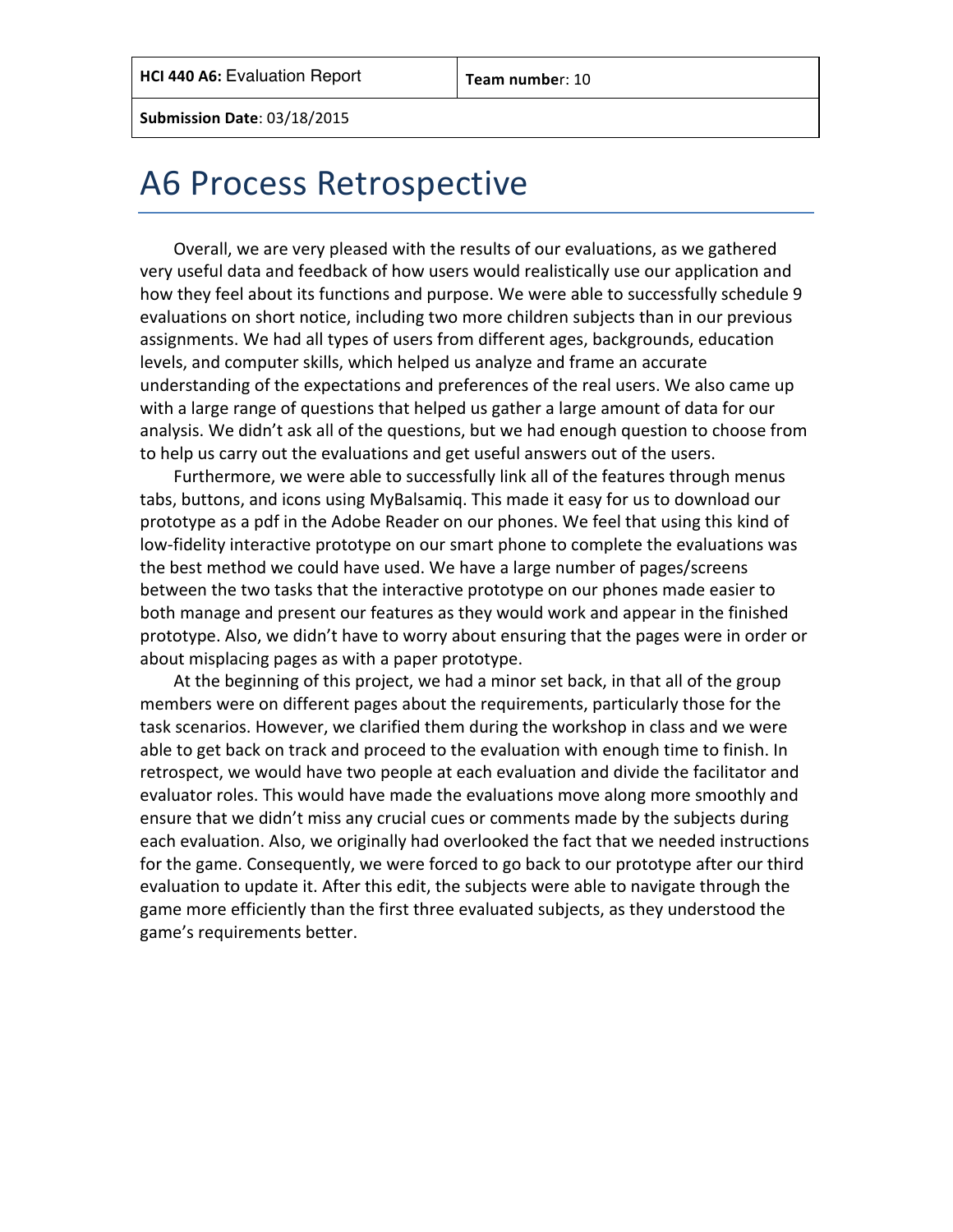### Project Retrospective

In retrospect, we all feel that we have truly learned a great deal about not only the concept of the user-centered design process, but all the accompanying principles and appropriate practices. We are glad to have focused on one project all quarter and to have learned in detail how each phase of the process works. This allowed us to hone in on specific issues within the project and better understand the process.

Our favorite part of the process was interviewing users to determine what their needs really are rather than guessing what they want or need. We feel more confident in interviewing people and using proper interview techniques to not only make the interviewees/subjects comfortable, but to also gather raw data untainted by our question format, behavior, or comments. Another reason that we enjoyed conducting the interviews and evaluations is that it opened our eyes to great findings and conclusions. For example, we learned that most born and raised Chicagoans have not been to the Skydeck yet while it is the number one site on most tourists' agenda. We understand that Chicagoans, like any one else in their hometown, do not like touristy places. However, given that the Skydeck is such a popular site with a one-of-a-kind view and almost all Chicagoans are proud of their city, we found this fact shocking.

Now, a finding more related to our application is that the children did much better in playing the Treasure Hunt Game. We found them to be both more impatient and more intuitive whereas adults are more cautious and logical. The most rewarding finding that we encountered was that all the subjects who had already been to the Skydeck thought their experience would have been much better with an application like BirdEyeChicago, as they would have learned more in a organized and detailed manner. Also, they felt that there should already be an application like this that makes their time and money even more worthwhile.

As we mentioned previously, we found all of the stages of the project useful and crucial. However, a few of them stood out as the most useful. For example:

- **Contextual Inquiry:** Contextual inquiry helped us understand the users' needs and decide the main features for BirdEyeChicago. It was the basis of our design.
- Observations: We thoroughly enjoyed the observations because they exposed us to real users from which we were able to learn about their real needs, expectations, and feeling about our design via verbal and nonverbal feedback.
- Flow Diagram and the Card Sort: It was the first time any of us had used these two strategies and we all found them very helpful because they got us thinking about the structure of the application and the grouping of our application's features. Using open-card sorting helped us to clear the confusion about names of the categories. Also, we found the flow diagram more helpful and valuable than the concept map, as it led us to building and structuring our wireframes and prototype properly.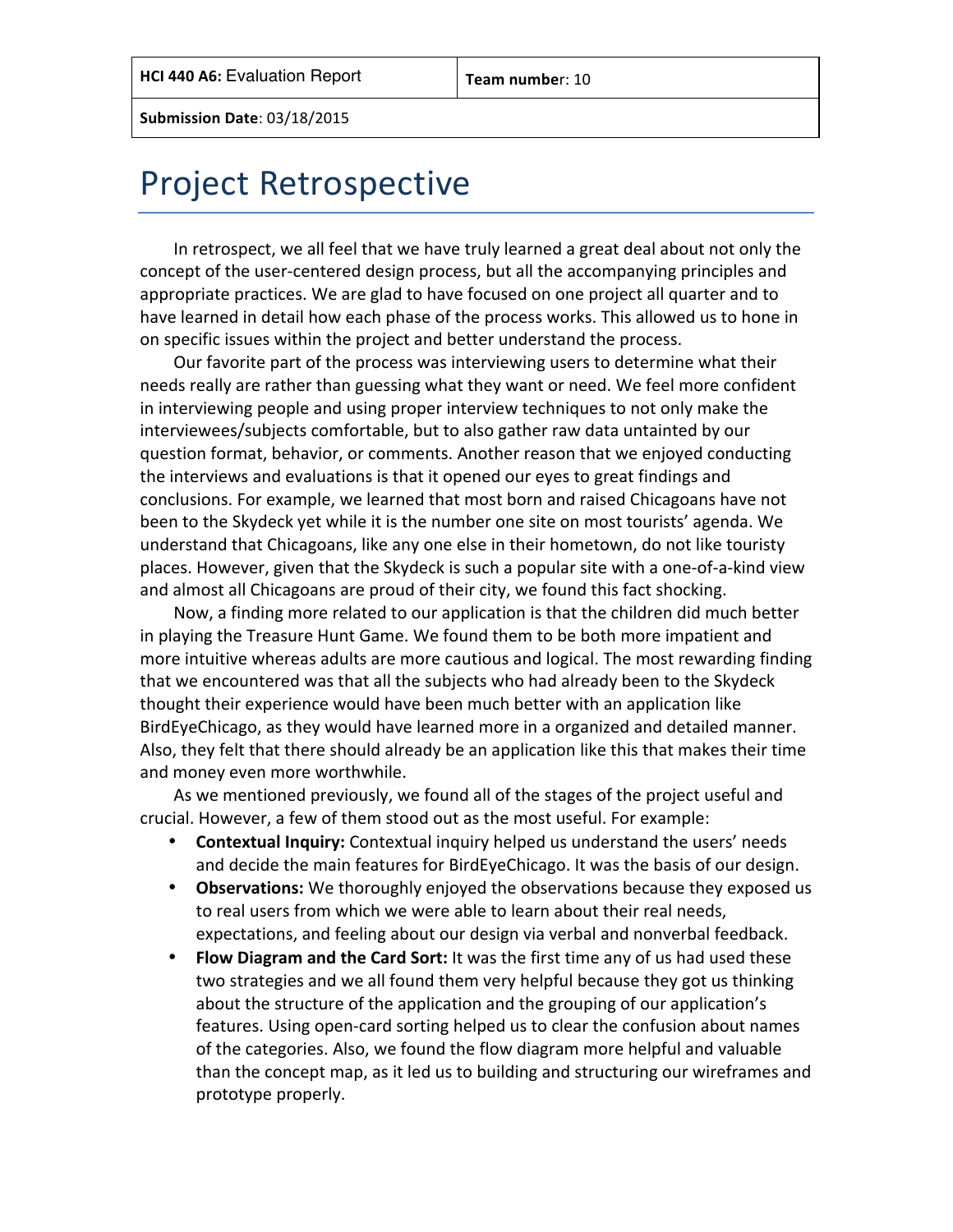• Wireframes, Low-fidelity prototype, and usability evaluation: using a mobile interactive prototype for our evaluations rather than paper gave us an idea of how efficiently the users were able to navigate the application on an actual device and allowed us to better determine the usefulness and effectiveness of our application's features and functions.

Nonetheless, we figured out how to handle them and eventually overcame them. One of our first challenges was understanding the actual difference between insights and insight clusters in Assignment 3. We had to re-read our notes, the slides, and Chapter 3 from our assigned book to understand them more clearly. Another issue we encountered was identifying the appropriate categories and features for the Card Sort and the Site Map. We had difficulty understanding their purpose and structuring the pieces required for both of these assignments. The most challenging part of the whole project, however, was getting all of us on the same page. Often, we all understood certain requirements differently and had different suggestions on how to best complete a project task. Therefore, we found all of the workshops extremely helpful and convenient since we got to discuss our worries and confusions with the professor.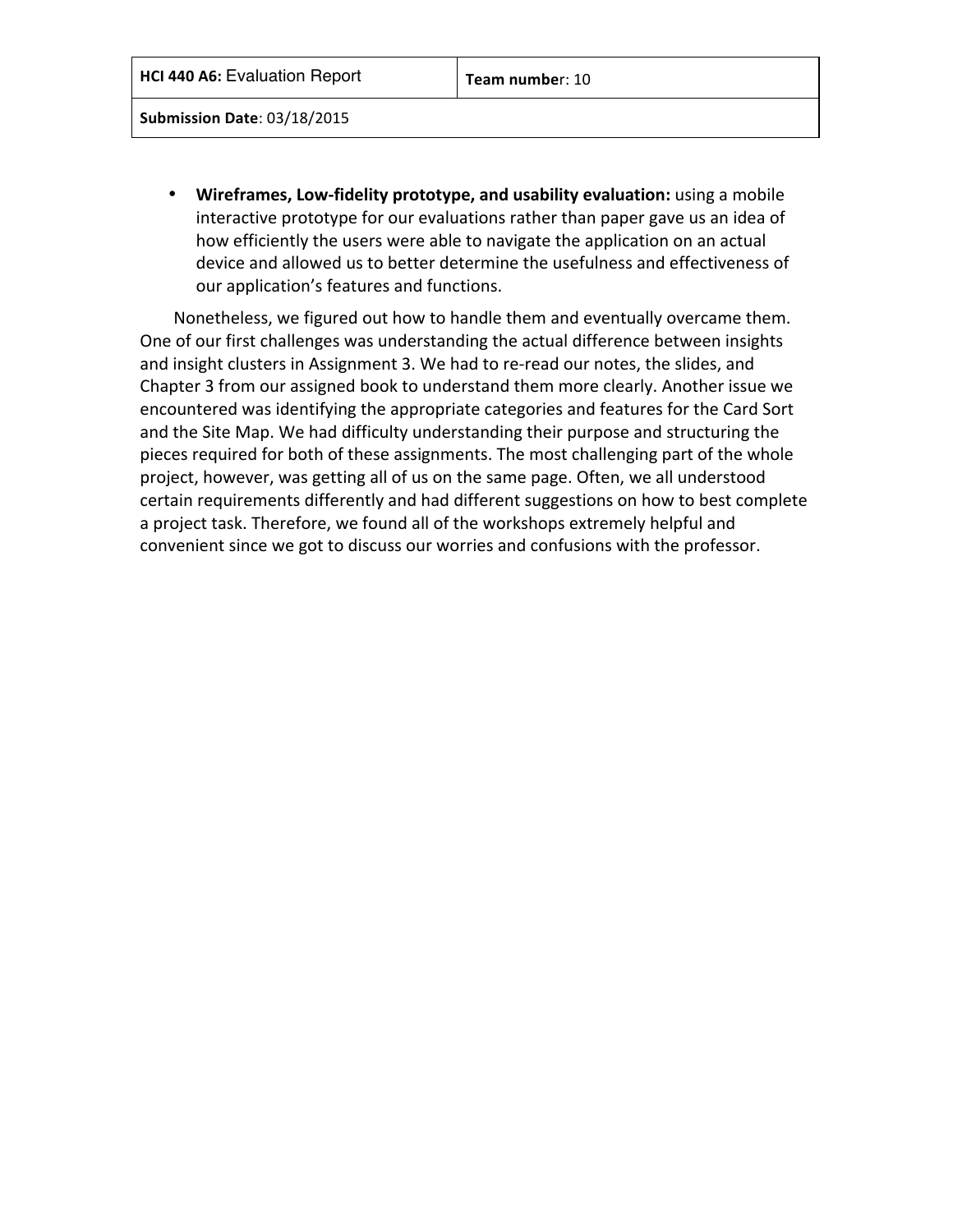## Team Member Contributions

As a group, we all reviewed and added information to each portion of the assignment as needed. However, we all distributed specific sections of the report among us. The work breakdown is the following:

| <b>Team</b><br><b>Member</b><br><b>Name</b>       | <b>Email Address</b>       | <b>Specific Contributions</b>                                                                                                                                                                                                 |
|---------------------------------------------------|----------------------------|-------------------------------------------------------------------------------------------------------------------------------------------------------------------------------------------------------------------------------|
| <b>Vicky</b><br><b>Moreira</b>                    | vmorei1@hotmail.com        | Evaluated two subjects, structured and<br>started write-up, adult scenario,<br>measurements, data evaluations,<br>script, adult survey, finish up the both<br>retrospectives, and proofread and<br>formatted entire document. |
| <b>Mona</b><br><b>Ahmed E</b><br><b>Albusaysi</b> | monaalbusaysi@gmail.com    | Evaluated two subjects, child scenario,<br>brainstormed for the project and<br>process retrospectives, interpretations,<br>design changes, data analysis, and<br>proofread the final report.                                  |
| <b>Basavaraj</b><br><b>Malagi</b>                 | basavaraj.malagi@gmail.com | Evaluated two subjects, developed the<br>prototype, power point presentation,<br>video Presentation, document<br>formatting, and proofread the final<br>report.                                                               |
| <b>Alap Raval</b>                                 | alapsraval@gmail.com       | Evaluated two subjects, brainstormed<br>for the project and process<br>retrospectives, design changes,<br>developed the prototype, and<br>proofread, formatted and submitted the<br>final report.                             |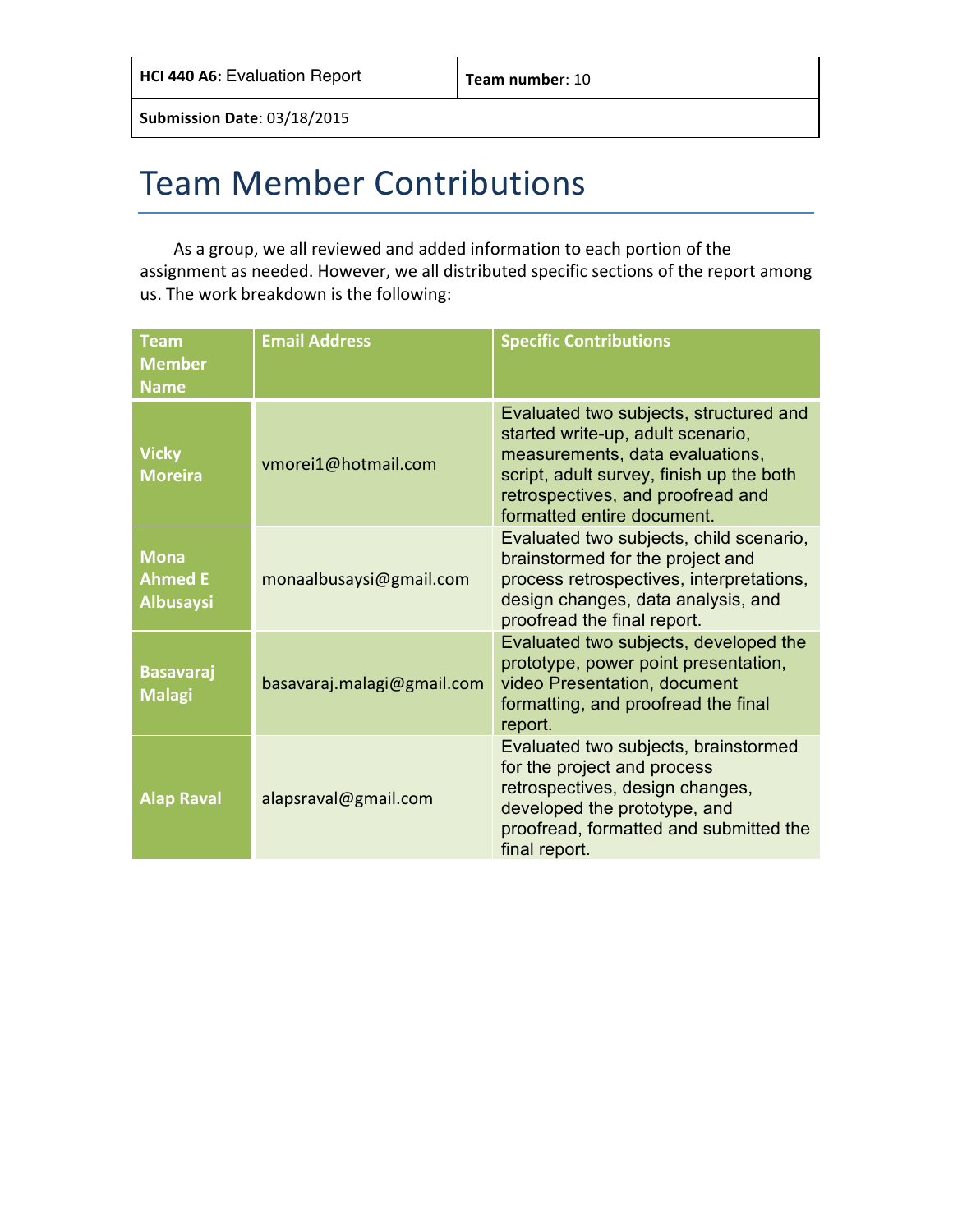# Appendix

### **Evaluation Script**

| <b>Intro</b>      | My name is _____ and I will be the facilitator and observer for an usability                                                |
|-------------------|-----------------------------------------------------------------------------------------------------------------------------|
|                   | evaluation that I would like to perform with you today to see how easily                                                    |
|                   | someone can use the platform of a new application called BirdEyeChicago to                                                  |
|                   | perform various tasks. This application is designed to enhance not only the                                                 |
|                   | Skydeck experience, but also the user's overall visit to Chicago. The purpose of                                            |
|                   | the evaluation is to find ways to improve the current version of this application                                           |
|                   | to best meet the user's needs in an efficient and effective way. I will be right by                                         |
|                   | your side giving you specific task/s to perform in the BirdEyeChicago application                                           |
|                   | and I will observe you as you attempt to carry them out. As we go along, I'm                                                |
|                   | going to ask you to think out loud, to tell me what's going through your mind,                                              |
|                   | and I'll ask you questions as well. You can stop the evaluation at any time and                                             |
|                   | still receive compensation of \$10 cash. You will still be compensated if you                                               |
|                   | decide to stop the evaluation at any time or for any reason. The evaluation                                                 |
|                   | should take about 30 minutes and the debriefing at the end another 10-15                                                    |
|                   | minutes. The data we collect will be used for our team project in HCI 440. Only                                             |
|                   | the team members and the instructor will see the data we gather. Do you have                                                |
|                   | any questions or concerns before we begin?                                                                                  |
| <b>Adult task</b> | * We were directed to only make the Adult test subjects perform both of our                                                 |
| scenario          | task scenarios.                                                                                                             |
|                   | 1. Imagine that you are at the top of Skydeck and you want to explore the                                                   |
|                   | city of Chicago using the BirdEyeChicago app. You want to explore the                                                       |
|                   | landmarks, the streets, and find information about places of your                                                           |
|                   | interest using this application. Can you show me how you would use this                                                     |
|                   | interface to find the height of the Skydeck?                                                                                |
|                   | Task Completed: Yes No<br>$\bullet$                                                                                         |
|                   | Meet Expectations: PYes<br>$\bullet$                                                                                        |
|                   | Completion Time: _______<br>$\bullet$                                                                                       |
|                   | $\bullet$                                                                                                                   |
|                   | $\bullet$                                                                                                                   |
|                   | Average time user took to recognize icons on app: _________________<br>$\bullet$                                            |
|                   | Visible navigation frustrations: National Communications of the Communications of the Communications of the Co<br>$\bullet$ |
|                   | Comments/Questions asked:                                                                                                   |
|                   |                                                                                                                             |
|                   |                                                                                                                             |
|                   | Imagine that we take a fun trip to the Skydeck and you are looking over<br>2.                                               |
|                   | this city from 103 floors up. You become bored after taking pictures from                                                   |
|                   | all angles inside the Skydeck, but the people your with are still not ready                                                 |
|                   | to leave. So you open up the BirdEyeChicago application on your phone                                                       |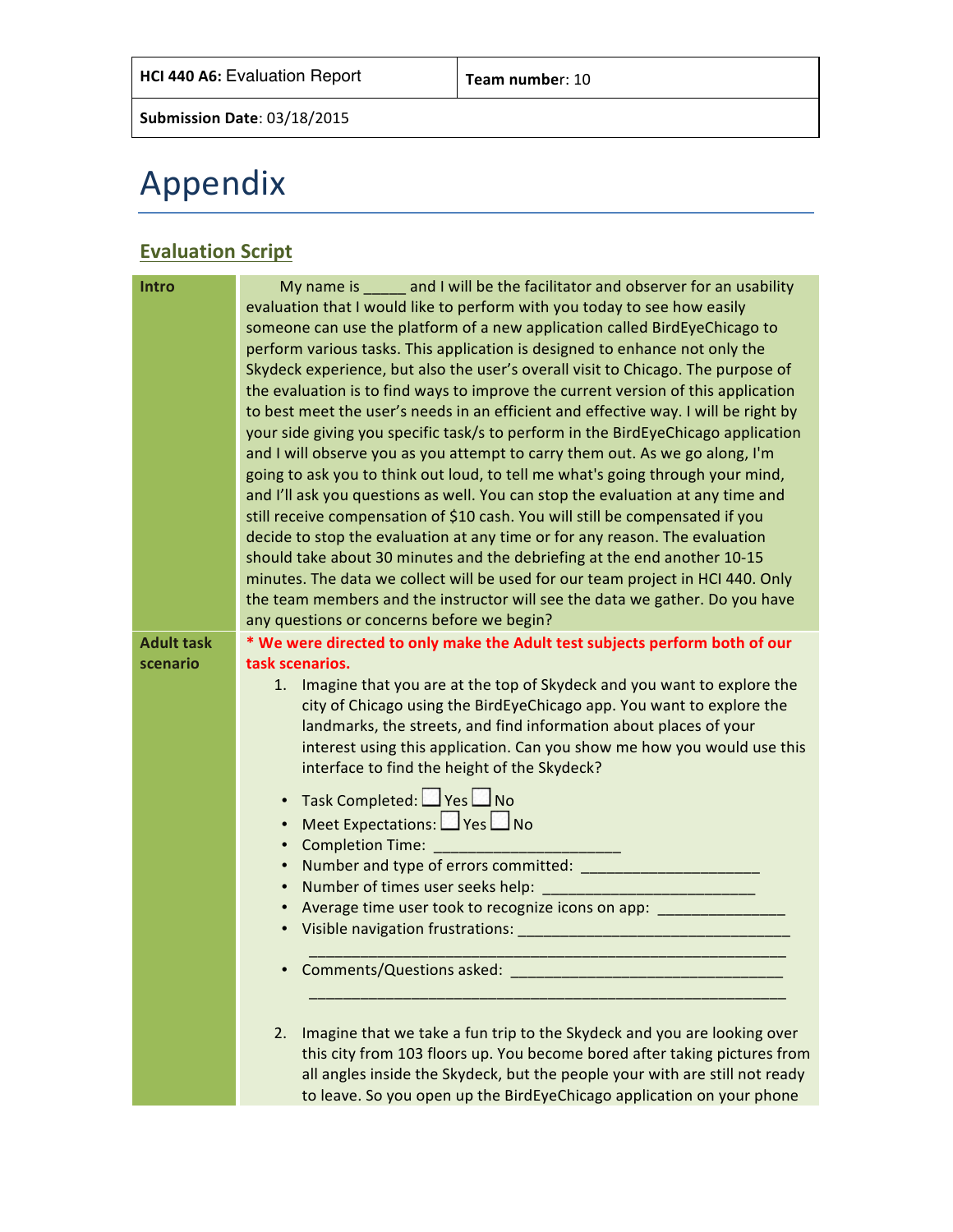|  |  | <b>HCI 440 A6: Evaluation Report</b> |  |
|--|--|--------------------------------------|--|
|--|--|--------------------------------------|--|

**Team number:** 10

|                                  | to play a game called Treasure Hunt Chicago. Can you show me how you<br>would solve two clues to win the game?<br>Task Completed: Ves No<br>$\bullet$<br>Meet Expectations: Ves No<br>$\bullet$<br>$\bullet$<br>$\bullet$<br>Average time user took to recognize icons on app: ______________________________<br>$\bullet$<br>$\bullet$                                                                                                                  |  |  |  |  |  |
|----------------------------------|----------------------------------------------------------------------------------------------------------------------------------------------------------------------------------------------------------------------------------------------------------------------------------------------------------------------------------------------------------------------------------------------------------------------------------------------------------|--|--|--|--|--|
| <b>Child task</b><br>scenario    | Imagine that we take a fun trip to the Skydeck and you are looking over this city<br>from 103 floors up. You become bored after taking pictures from all angles inside<br>the Skydeck, but your parents are still not ready to leave. So you open up the<br>BirdEyeChicago application on your mom's phone to play a game called Treasure<br>Hunt Chicago. Can you show me how you would solve two clues to win the<br>game?<br>• Task Completed: Pes No |  |  |  |  |  |
|                                  | Meet Expectations: PYes DNo<br>Completion Time: ____________________________<br>$\bullet$<br>$\bullet$<br>Average time user took to recognize icons on app: _______________________________<br>$\bullet$                                                                                                                                                                                                                                                 |  |  |  |  |  |
|                                  |                                                                                                                                                                                                                                                                                                                                                                                                                                                          |  |  |  |  |  |
| <b>Probe</b><br><b>Questions</b> | Can you tell me why you chose that icon?<br>$\bullet$<br>What is catching your attention now?                                                                                                                                                                                                                                                                                                                                                            |  |  |  |  |  |
|                                  | What are you thinking right now?<br>Why are you pausing right now?<br>What are you seeing here?<br>$\bullet$<br>Did you notice this icon?<br>$\bullet$                                                                                                                                                                                                                                                                                                   |  |  |  |  |  |
|                                  | Can you tell me what happened?<br>$\bullet$<br>Can you tell me what that speech bubble with content means?<br>$\bullet$<br>What happened there?<br>$\bullet$<br>I noticed you doubted before clicking. Why was that?<br>$\bullet$                                                                                                                                                                                                                        |  |  |  |  |  |
|                                  | What were you looking for just now?<br>$\bullet$<br>Do you find this icon/tab for this [interface function] appropriate?<br>$\bullet$<br>Does this icon/button make sense to you?<br>$\bullet$                                                                                                                                                                                                                                                           |  |  |  |  |  |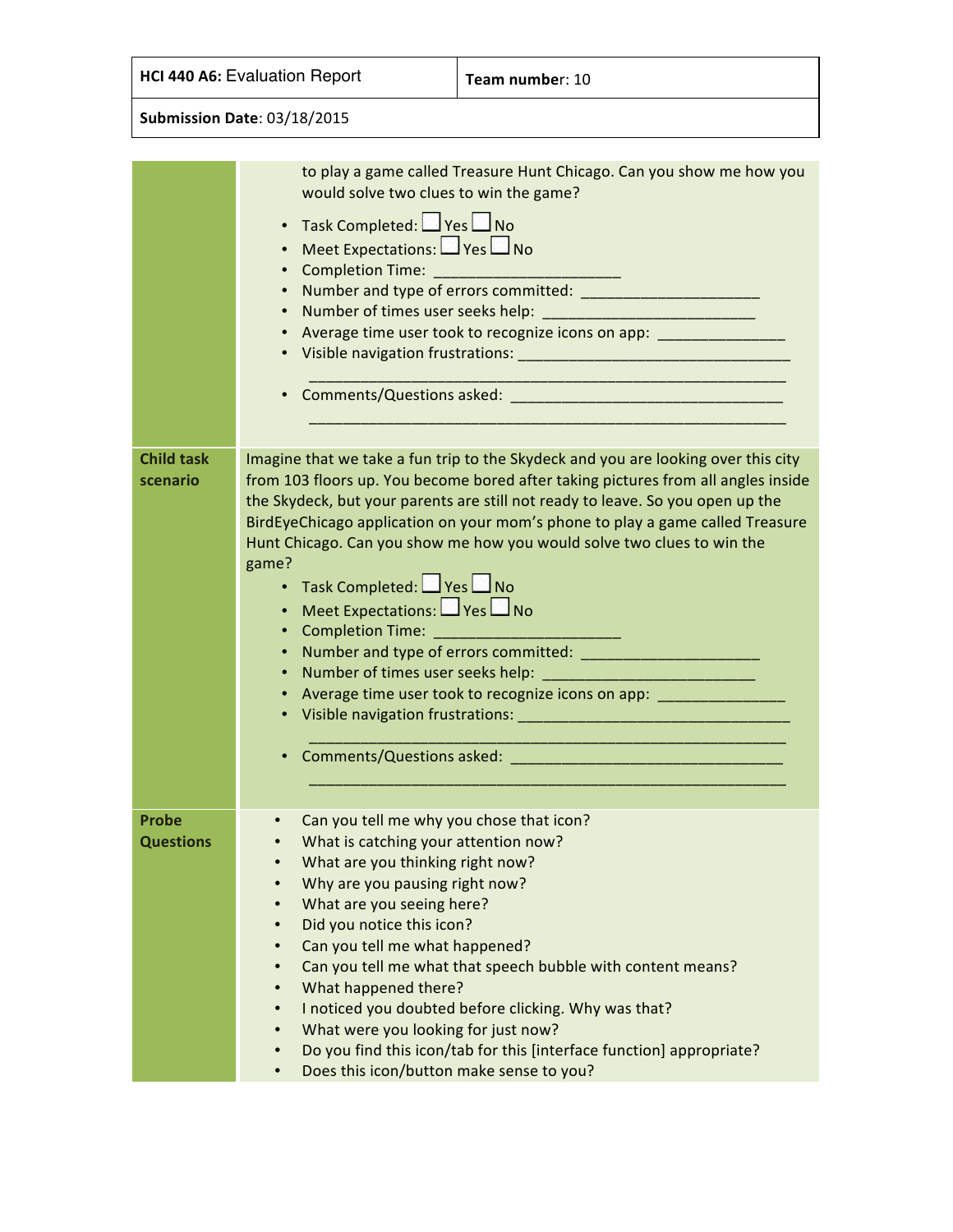**HCI 440 A6:** Evaluation Report **Team number:** 10

| <b>Debriefing</b> |                                                                                                                                                               |                            | Thank you. Now, I have some debriefing questions that should take about                                       |                           |                             |  |  |
|-------------------|---------------------------------------------------------------------------------------------------------------------------------------------------------------|----------------------------|---------------------------------------------------------------------------------------------------------------|---------------------------|-----------------------------|--|--|
|                   |                                                                                                                                                               |                            | 10 to 15 minutes. I encourage you to be as frank as possible. Is it okay if I                                 |                           |                             |  |  |
|                   | proceed?<br>1. What is your age?                                                                                                                              |                            |                                                                                                               |                           |                             |  |  |
|                   | 2.                                                                                                                                                            |                            | What is your educational background?                                                                          |                           |                             |  |  |
|                   | 3.                                                                                                                                                            |                            | How many years have you used technology for?                                                                  |                           |                             |  |  |
|                   | 4.                                                                                                                                                            |                            | Have you ever used an application like BirdEyeChicago?                                                        |                           |                             |  |  |
|                   | Can you please tell me how easy you found the process of completing<br>5.<br>the required task/s?<br>Why did you [emotional reaction] while [specific event]? |                            |                                                                                                               |                           |                             |  |  |
|                   |                                                                                                                                                               |                            |                                                                                                               |                           |                             |  |  |
|                   | 6.<br>7.                                                                                                                                                      |                            | What did you like the most about BirdEyeChicago?                                                              |                           |                             |  |  |
|                   | 8.                                                                                                                                                            |                            | Do you feel you encountered any obstacles while completing the task/s?                                        |                           |                             |  |  |
|                   |                                                                                                                                                               |                            | 9. What did you find the most challenging in using BirdEyeChicago? How                                        |                           |                             |  |  |
|                   |                                                                                                                                                               |                            | did you solve them or coped with them?<br>10. Can you please tell me your overall thoughts of BirdEyeChicago? |                           |                             |  |  |
|                   |                                                                                                                                                               |                            | 11. Do you wish BirdEyeChicago had anything other feature or allowed you                                      |                           |                             |  |  |
|                   |                                                                                                                                                               | to perform any other task? |                                                                                                               |                           |                             |  |  |
|                   |                                                                                                                                                               |                            | Thank you for all your honest opinions and clarifications. Lastly, I have a                                   |                           |                             |  |  |
|                   |                                                                                                                                                               |                            | small survey that I would appreciate if you could complete for me. It consists of                             |                           |                             |  |  |
|                   | about any of them.                                                                                                                                            |                            | 11 questions and please let me know if you need clarification or have a question                              |                           |                             |  |  |
| <b>Adult</b>      |                                                                                                                                                               |                            | Usually, which of the following searches do you perform when you visit a new                                  |                           |                             |  |  |
| <b>Survey</b>     | city?                                                                                                                                                         |                            |                                                                                                               |                           |                             |  |  |
|                   | <b>Hotels in the city</b>                                                                                                                                     |                            | <b>Restaurants in city</b>                                                                                    | $\Box$ Events in the city |                             |  |  |
|                   | <b>Pictures of city</b>                                                                                                                                       |                            | <b>City's history</b>                                                                                         | City's geography          |                             |  |  |
|                   | Directions in city                                                                                                                                            | <b>Games</b>               |                                                                                                               | Bar's in the city         |                             |  |  |
|                   |                                                                                                                                                               |                            | How technological reliable do you consider BirdEyeChicago for finding                                         |                           |                             |  |  |
|                   | information about Chicago?                                                                                                                                    |                            |                                                                                                               |                           |                             |  |  |
|                   | Not at all                                                                                                                                                    | Slightly                   | <b>Moderately</b>                                                                                             | <b>Very</b>               | <b>Extremely</b>            |  |  |
|                   | reliable                                                                                                                                                      | reliable                   | reliable                                                                                                      |                           |                             |  |  |
|                   | а<br>о<br>а<br>а                                                                                                                                              |                            |                                                                                                               |                           |                             |  |  |
|                   | How capable is BirdEyeChicago in providing the information you were looking<br>for?                                                                           |                            |                                                                                                               |                           |                             |  |  |
|                   | Not at all<br>capable                                                                                                                                         | <b>Slightly</b><br>capable | <b>Moderately</b><br>capable                                                                                  | <b>Very</b><br>capable    | <b>Extremely</b><br>capable |  |  |
|                   | о                                                                                                                                                             | о                          | о                                                                                                             | о                         | о                           |  |  |
|                   |                                                                                                                                                               |                            |                                                                                                               |                           |                             |  |  |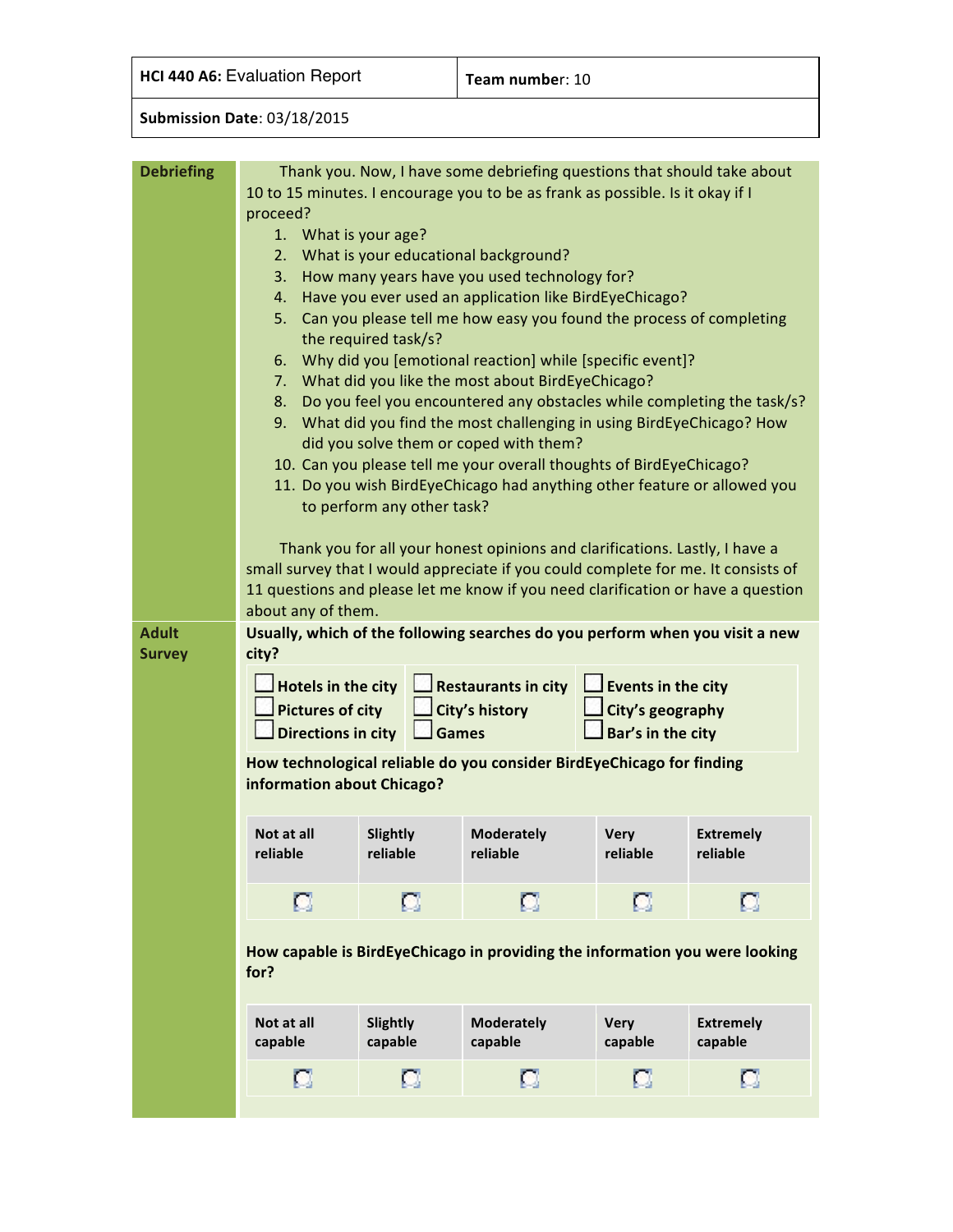| How clear and intuitive are the features of BirdEyeChicago?                                   |                                 |                                |                              |                                                                               |                   |                     |         |                                   |                                             |
|-----------------------------------------------------------------------------------------------|---------------------------------|--------------------------------|------------------------------|-------------------------------------------------------------------------------|-------------------|---------------------|---------|-----------------------------------|---------------------------------------------|
| <b>Extremely</b><br>intuitive                                                                 |                                 | <b>Moderately</b><br>intuitive | <b>Slightly</b><br>intuitive | <b>Neither</b><br>intuitive/<br>unclear                                       |                   | Slightly<br>unclear | unclear | <b>Moderately</b>                 | <b>Extremely</b><br>unclear                 |
| о                                                                                             |                                 | о                              | о                            | о                                                                             |                   | а                   |         | о                                 | о                                           |
|                                                                                               |                                 |                                |                              | How easy or hard do you consider BirdEyeChicago as a game?                    |                   |                     |         |                                   |                                             |
| <b>Extremely</b><br>hard                                                                      | hard                            | <b>Moderately</b>              | Slightly<br>hard             | <b>Neither</b><br>easy/hard                                                   | easy              | Slightly            | easy    | <b>Moderately</b>                 | <b>Extremely</b><br>easy                    |
| а                                                                                             |                                 | а                              | о                            | о                                                                             |                   | а                   |         | О                                 | о                                           |
| Not at all likely<br><b>Slightly likely</b><br><b>Moderately likely</b><br><b>Very likely</b> |                                 |                                |                              |                                                                               |                   |                     |         |                                   |                                             |
|                                                                                               |                                 |                                |                              |                                                                               |                   |                     |         |                                   | <b>Extremely likely</b>                     |
|                                                                                               | о                               | L.                             |                              | o<br>How likely would recommend BirdEyeChicago to your peers/friends when     |                   | о                   |         |                                   | a                                           |
| visiting Chicago?                                                                             | Not at all likely               | <b>Slightly likely</b>         |                              | <b>Moderately likely</b>                                                      |                   | <b>Very likely</b>  |         |                                   |                                             |
|                                                                                               | o                               | о                              |                              | о                                                                             |                   | о                   |         |                                   | a                                           |
| Area?<br><b>Not</b>                                                                           | <b>Very little</b>              |                                | Some                         | Do you think BirdEyeChicago gave you sufficient information about the Chicago | <b>Very much</b>  |                     |         |                                   |                                             |
| at all                                                                                        | information                     |                                | information                  |                                                                               | information       |                     |         | information                       | <b>Extremely likely</b><br>More than enough |
| а                                                                                             |                                 | о                              |                              | о                                                                             | о                 |                     |         |                                   | о                                           |
|                                                                                               |                                 |                                |                              | Do you think BirdEyeChicago provides a straightforward navigation?            |                   |                     |         |                                   |                                             |
| Not at<br>all                                                                                 | <b>Very little</b><br>precision |                                | Somewhat<br>precise          |                                                                               | Good<br>precision |                     |         | <b>Very precise</b><br>navigation |                                             |